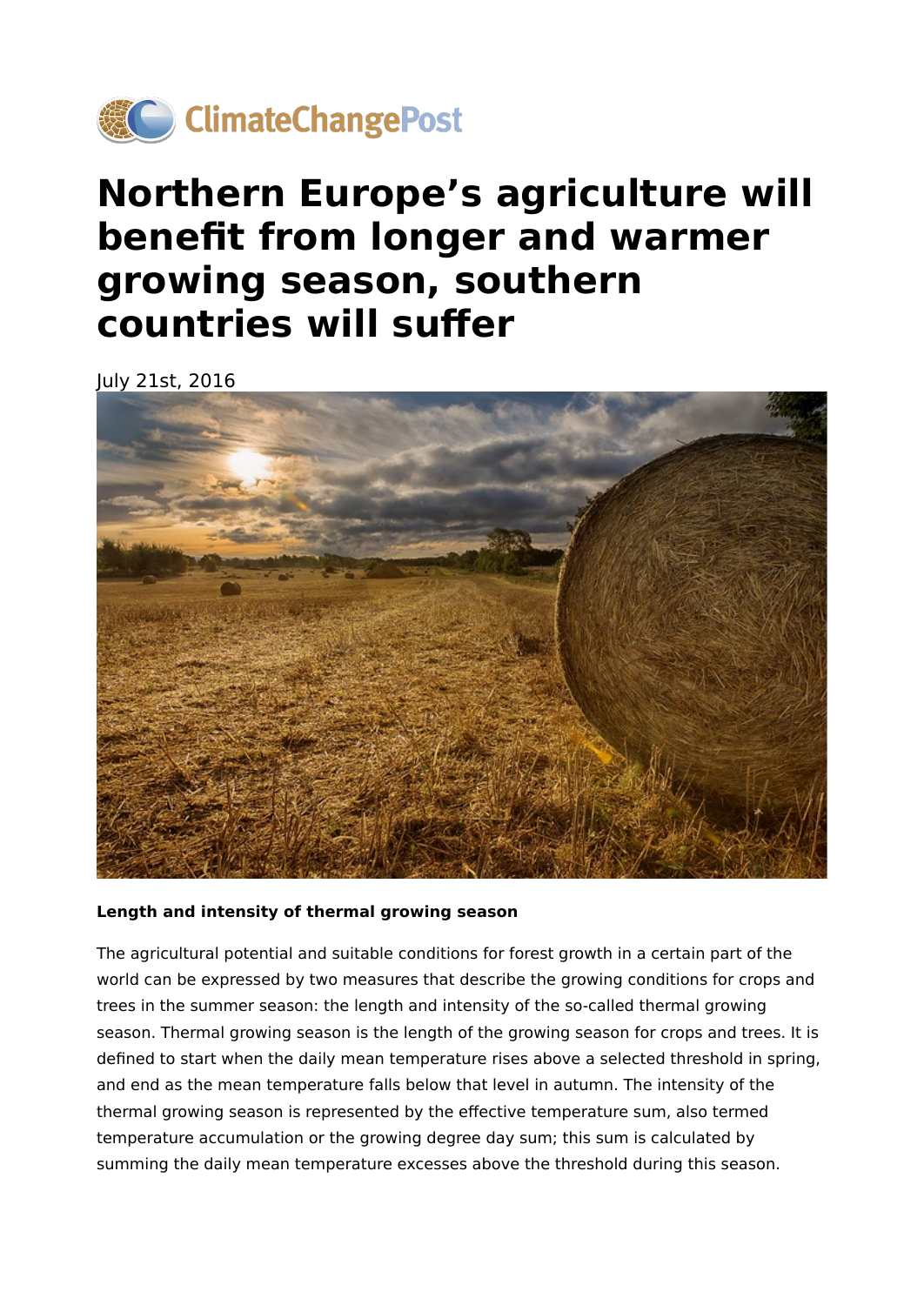The commonly used base temperature for the thermal growing season is  $5^{\circ}$ C in boreal and temperate climate conditions and 10°C in warmer climate zones.

#### **Observations**

Global warming leads to a prolongation and intensification of the thermal growing season. Prolongation and warming of this season has already been noticed in many regions: in northern Europe thermal growing season has lengthened by about 1week between 1951 and 2000. The intensity of this season (expressed as growing degree day sum) has increased all over Europe after 2000.

# **Projections**

Projections of future changes have been calculated for Europe for the end of the 21st century, based on 22 - 23 global climate models under a moderate and high-end scenario of global warming, respectively (the so-called RCP4.5 and RCP8.5 scenarios). According to these results, in most of Europe the thermal growing season will last 1.5 - 2 months longer in 2100 compared to the reference period 1971 – 2000 for the high-end scenario of climate change, and 20 - 40 days longer for the moderate scenario of climate change; results are similar for the 5°C and 10°C baseline. Lengthening is anticipated to be slightest in southeastern European Russia and largest in coastal areas and central Europe.

For the high-end scenario the intensity of the thermal growing season with respect to the 5°C baseline (growing degree day sum) will be 60 - 100% higher in 2100; the increase is somewhat smaller for the moderate scenario. In absolute terms, the increase of the intensity of this season is largest in the south. In relative terms, however, the increase is largest in cold areas.

# **Benefits**

The prolongation and intensification of the thermal growing season is beneficial for especially northern Europe. It enables the introduction of new species and cultivars in agriculture, allows a more extensive utilization of double-crop rotation and enhances timber growth in forests. Besides, the mildness of the dark season facilitates the overwintering of fruit trees and other vulnerable perennial plants, and high autumn and winter temperatures accelerate the decomposition of litter and the release of nutrients in boreal forest, a factor that may already have enhanced timber growth.

# **Downside**

On the other hand, long growing seasons and mild winters also favour pests and fungi in arable lands and forests, and higher temperatures in late autumn are of little use for plant photosynthesis in northern Europe due to the scantiness of the light. Also, annual cereal crops are harvested in early autumn and thus do not benefit from the autumn lengthening of the thermal growing season. In late autumn, the harvesting conditions would in any case be